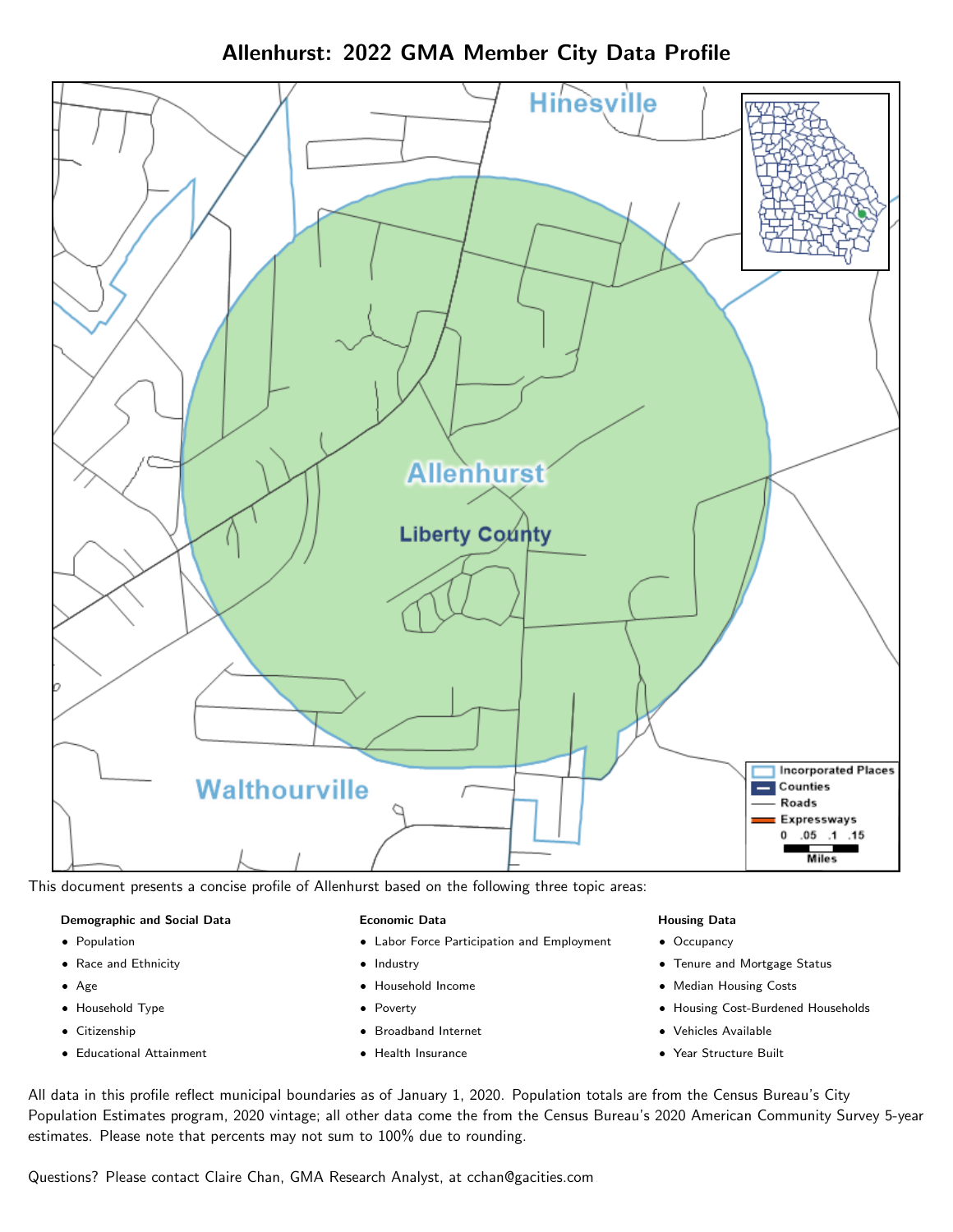# Allenhurst: Demographic and Social





**Citizenship** 



Source: American Community Survey, 2020 5-year estimates, table B05002 Source: American Community Survey, 2020 5-year estimates, table B15002

Race and Ethnicity



Source: U.S. Census Bureau, City Population Estimates, 2020 vintage Source: American Community Survey, 2020 5-year estimates, table B03002

## Household Type



Source: American Community Survey, 2020 5-year estimates, table B01001 Source: American Community Survey, 2020 5-year estimates, table B11001

### Educational Attainment



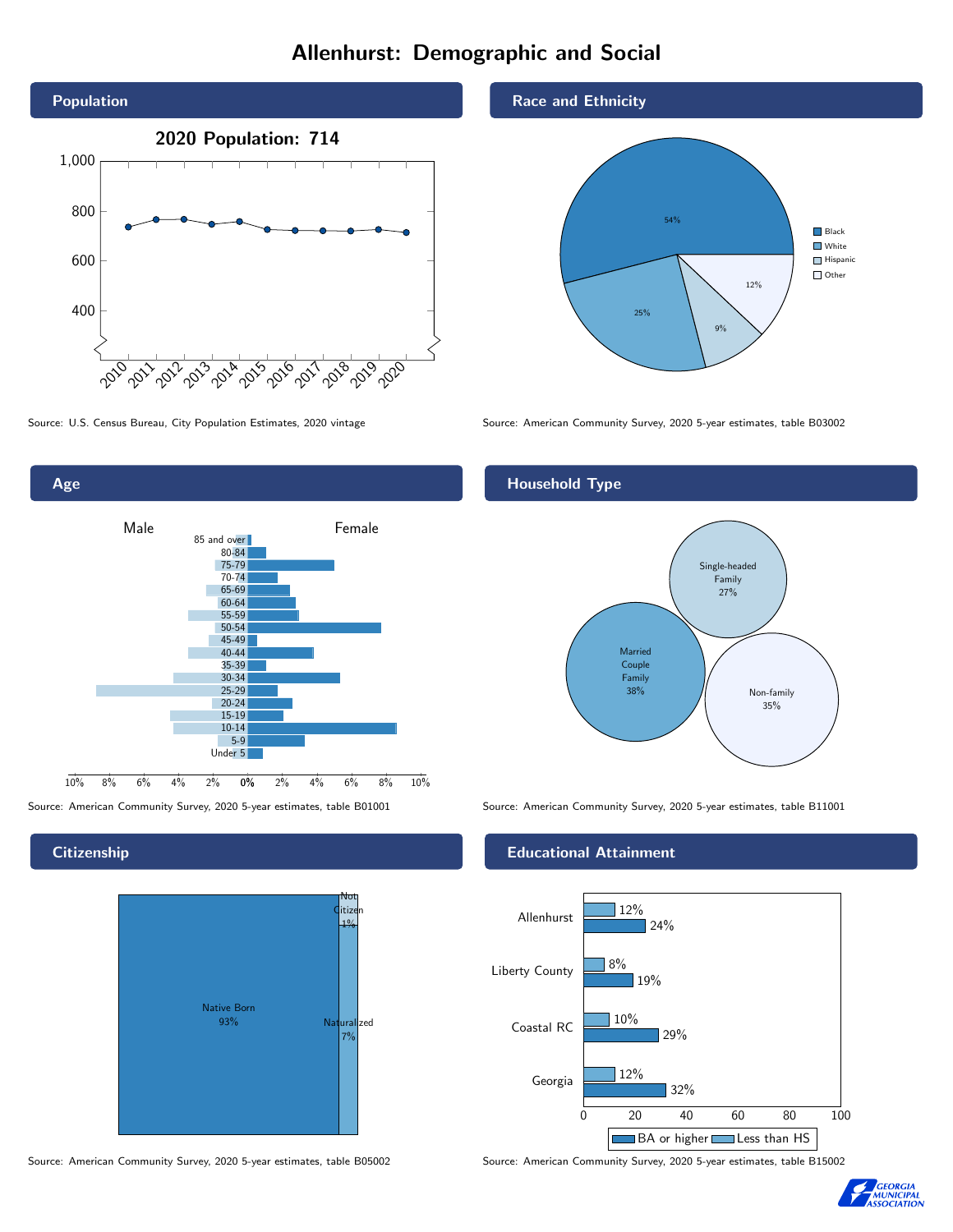# Allenhurst: Economic



Source: American Community Survey, 2020 5-year estimates, table B23001 Note: Unemployment rate is based upon the civilian labor force.

# Household Income 0 50,000 100,000 150,000 200,000 250,000 Georgia Coastal RC Liberty County Allenhurst \$85,691 \$78,108 \$61,342 \$62,514 \$61,224 \$57,267 \$50,411 \$62,500 Mean Median

Source: American Community Survey, 2020 5-year estimates, tables B19013 and B19025 Source: American Community Survey, 2020 5-year estimates, table B17010



Industry

| Agriculture, forestry, fishing and hunting, and mining      | $2\%$ |
|-------------------------------------------------------------|-------|
| Construction                                                | $0\%$ |
| Manufacturing                                               | 8%    |
| <b>Wholesale Trade</b>                                      | $0\%$ |
| Retail Trade                                                | 7%    |
| Transportation and warehousing, and utilities               | 11%   |
| Information                                                 | $0\%$ |
| Finance and insurance, real estate, rental, leasing         | $1\%$ |
| Professional, scientific, mgt, administrative, waste mgt    | 18%   |
| Educational services, and health care and social assistance | 30%   |
| Arts, entertainment, recreation, accommodation, food        | $2\%$ |
| service                                                     |       |
| Other services, except public administration                | 5%    |
| Public administration                                       | 14%   |

Source: American Community Survey, 2020 5-year estimates, table C24030

# Poverty



## **Health Insurance**



Source: American Community Survey, 2020 5-year estimates, table B28002 Source: American Community Survey, 2020 5-year estimates, table B18135